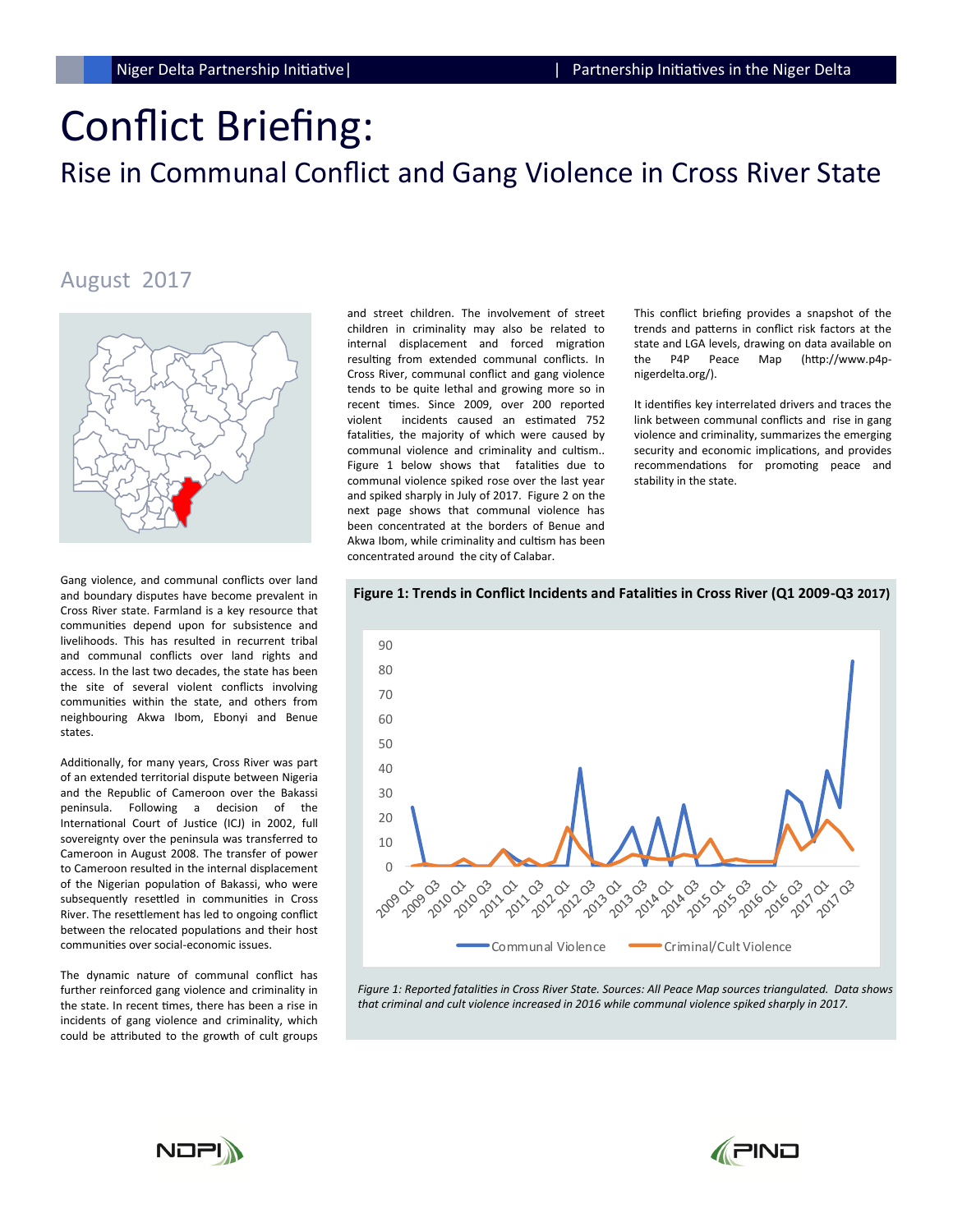

From January 2009-2017: Data shows that despite some overlap, communal violence is mainly at the borders of Benue and Akwa Ibom States, while crime is concentrated around Calabar. Data Source: Nigeria Watch [\(www.nigeriawatch.org\).](http://www.nigeriawatch.org)

# Interrelated Drivers and Conflict Dynamics

The recurrence of communal conflict and the growing threat of gang violence in Cross River can be understood within the context of diverse interrelated and often overlapping conflict risk factors. Specifically, these risk factors take the form of disputes over land ownership and access, inter-state boundary/territorial disputes, longstanding communal enmity, cultural attachment to land, forced migration, dependence on land for subsistence/livelihood, urbanization, poverty/ unemployment, arms proliferation, youth gangs and cultism. These factors are mutually reinforcing and have varying degrees of impact on communal conflict and gang violence in the state.

Land disputes are a major driver of communal conflict in the state. Most communities depend on their farmlands for subsistence, and they are culturally attached to land considered inheritance from their ancestors. As a result, people feel compelled to resist any attempt to share or sell land, resulting in frequent communal conflicts over land ownership and access, whether the land is currently being cultivated or not. For instance, disputes over ownership of farmland has been the cause of a longstanding conflict between the Nko and Oyadama communities in Yakurr and Obubra LGAs, respectively. Conflict over land tends to be

periodic, with intermittent lethal spikes, killing dozens. Figure 3 below shows that Yakurr and Obubra have a history of violence going back to 2009, while this year violence in Yala LGA spiked suddenly.

The location of the state also makes it susceptible to boundary disputes. It shares boundaries with Akwa Ibom, Benue and Ebonyi state, as well as with the Republic of Cameroon. In the last two decades, there have been recurrent boundary disputes between communities in Cross River and others from neighboring states. Generally, these conflicts are driven by competing claims to land by border communities.

The border dispute between Nigeria and Cameroon deeply impacted the conflict dynamics in the state. As noted, the transfer of authority over the Bakassi resulted in the displacement of Nigerians from the area, who were subsequently resettled in designated LGAs in Cross River and Akwa Ibom states. In addition, the transfer of the oil-rich peninsula to Cameroon resulted in the declassification of Cross River as a littoral state in Nigeria, and resulted in the state surrendering seventy six offshore oil wells to Akwa Ibom state. This development created distrust between the two states and seemingly contributed to renewed communal conflicts along the border between them.

The prevalence of longstanding communal conflicts have resulted in the displacement of people, the dislocation of communities, and forced migration within the state. This impacts the conflict landscape in the state to varying degrees. Currently, the state is faced with rising incidents of gang violence and criminality attributed mainly to cult groups and street gangs, particularly in the south, in the vicinity of Calabar. The parallel rise in communal conflict and gang violence (see Figure 1), could be an indication that they are both driven by related factors. For instance, the involvement of street children in criminality has been linked to internal displacement resulting from extended communal conflicts in the state. As outlined in a February 2017 PIND brief [\(http://](http://pindfoundation.org/tag/the-street-kids-of-calabar/) [pindfoundation.org/tag/the](http://pindfoundation.org/tag/the-street-kids-of-calabar/)-street-kids-of-

[calabar/\),](http://pindfoundation.org/tag/the-street-kids-of-calabar/) cult gangs are increasingly enlisting street children as foot soldiers in their supremacy battles for territorial expansion and relevance.



*Data shows that some LlGAs have a long history of communal violence (eg. Obubra and Yakurr) while violence escalated suddenly in others (Yala). Data Sources (all sources triangulated on Peace Map.*

The graphic above is a Heat Map (screenshot) of the Geographical Spread of Communal Conflict and Gang Violence in Cross River— www.p4p-nigerdelta.org.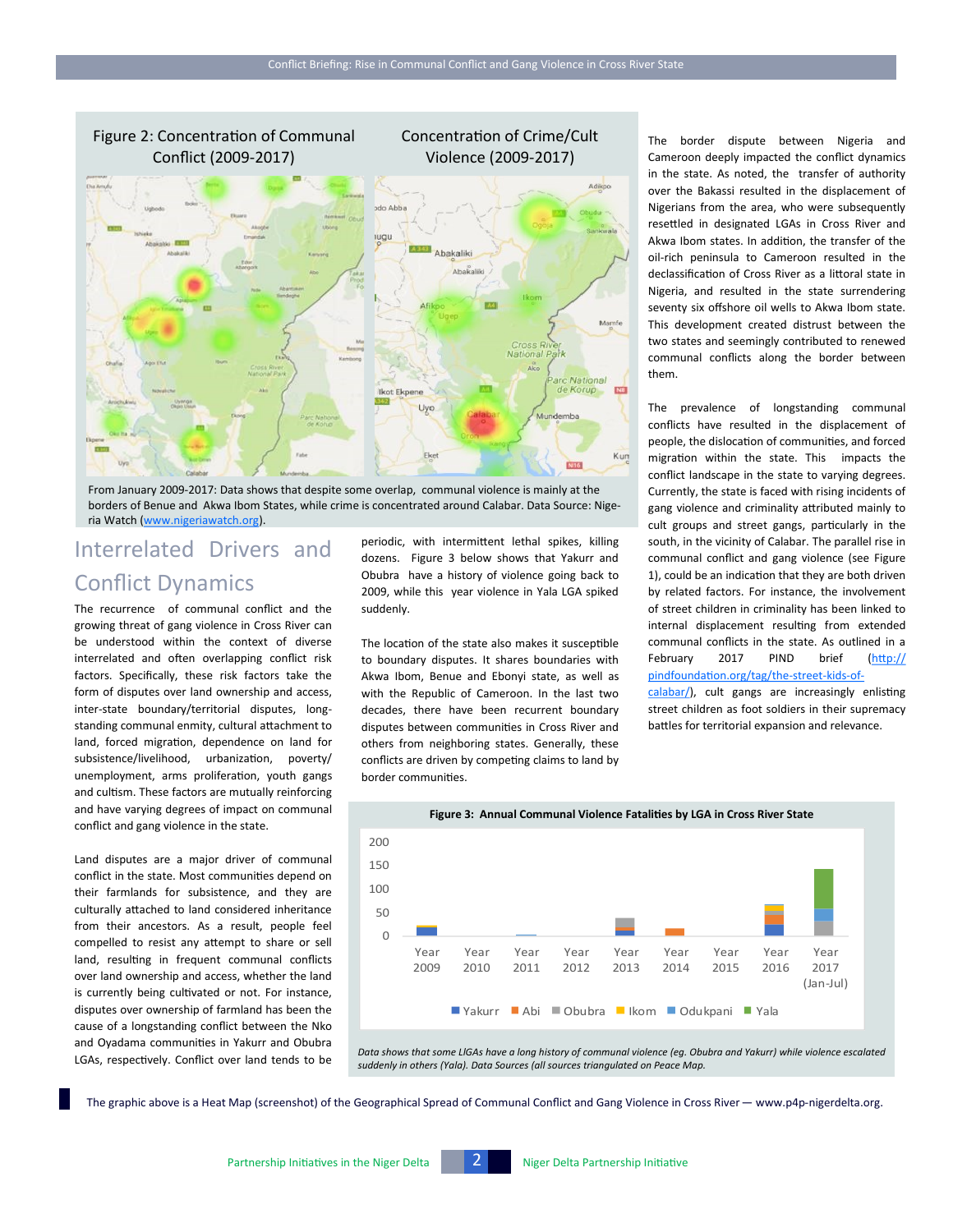**Figure 4: Conflict Risk Factors in Cross River by LGA (2016 - 2017)**



*Figure 2: Reported conflict risk factors in Cross River by LGAs, January 2016-June 2017. Graph shows communal conflict, gang violence and criminality as key drivers of insecurity, particularly around the city of Calabar, Odukpani and* 

# LGA Level Summary January 2016 - June 2017

#### **Calabar Municipal/South**

Calabar, the capital city of Cross River state, experienced several incidents of lethal violence between January 2016 and June 2017. In 2016, incidents were mainly related to criminality and gang violence. In June, a police sergeant was killed during a shootout between policemen and a gang of robbers. In August, gunmen attacked the staff quarters of the University of Calabar, kidnapped a student and manhandled a lecturer and his wife. In October, seven militants and pirates were killed by soldiers under the military task force, 'Operation Delta Safe'. In separate incidents, the Director of the State Ministry of Health and a soldier under the military task force were abducted. Also in October, seven including a police inspector and a corporal were killed during a shootout between the police and cultists.

During the first half of 2017, several incidents of criminality and gang violence were reported. In February, a vice principal was killed in his house by masked men, and a man was stabbed to death by unknown assailants. In March, eight were killed in series of clashes between rival cult groups. The gang war was allegedly triggered by the killing of a lecturer who is a key member of one of the cult groups. Separately, in March, organized labor

protested over the Environmental Impact Assessment (EIA) report for the construction of a highway in the state. In May, a clash between some personnel of the Nigerian Navy and the Police reportedly caused the death of over ten people. A police station was reportedly set ablaze during the confrontation. In June, six were reportedly killed in a clash between rival cult gangs.

#### **Odukpani**

In 2016, many were reported killed and several displaced following renewed clashes over land disputes in Odukpani LGA. In September 2016, one was reportedly killed, and several houses and vehicles destroyed in communal clashes over land. In October, several villagers were displaced following clashes between Odukpani Qua town and New Netim town. In January 2017, five were killed in a clash between Ikot Offiong community in Odukpani LGA and Oku Iboku community, Akwa Ibom state. Clashes between the two communities continued into February, killing twenty. In April, over thirty were killed in renewed communal clashes between Ikot Offiong in Odukpani and Oku Iboku, Akwa Ibom state.

#### **Yakurr**

In 2016, communal tensions escalated in Yakurr LGA. In April 2016, at least 10 people, mainly children, women and the elderly were reportedly killed during a conflict over a land dispute. The clash which occurred between Inyima and Onyadama communities in Obubra and Yakurr LGAs respectively, lasted for several days, and spilled over into other communities in Obubra. Later in that month, two were killed in a clash between Mkpani and Nko communities. Clashes between Nko and Mkpani continued up to June 2016, with estimated twenty deaths as well as vehicles and houses burnt. In the incidents between Mkpani and Nko militias, soldiers attempted to intervene by opening a road block, resulting in three deaths. Separately, a businessman who was a former LGA Councilor was assassinated in Ugep. Youths reacted to the assassination by looting shops belonging to other business owners in the area. In September 2016, several people were killed in renewed clashes between Inyima and Onyadama communities. In June 2017, two were reportedly killed in a clash between rival cult groups at the palace of a traditional ruler in the LGA.

#### **Obubra**

In September 2016, several people were killed in renewed clashes between Inyima and Onyadama communities in Obubra and Yakurr LGAs respectively. In January 2017, ten people were killed in hostilities between communities in Obubra. The clash was triggered by an alleged beheading of a man from a neighboring community, resulting in reprisal attacks. In March 2017, three people, including a pastor and his wife, were killed in a clash over land dispute between Iyamitet and Adun communities. In June 2017, four were killed during a clash between Nsobo community, Obubra LGA and Ofunakpa community in Ikwo LGA, Ebonyi state.

#### **Abi**

In 2016, longstanding communal conflicts over land disputes escalated in Abi. In June 2016, five were killed in Adadama community, Abi LGA, in a retaliatory attack by members of Ochienyim community in Ikwo LGA, Ebonyi state. In November, ten people were killed during a land dispute between Usumutong and Ediba communities. In December, a villager was killed and several others injured by an explosion. The explosion was reportedly related to renewed conflict over farmlands between Adadama community in Abi LGA and Amagu community in neighboring Ebonyi state.